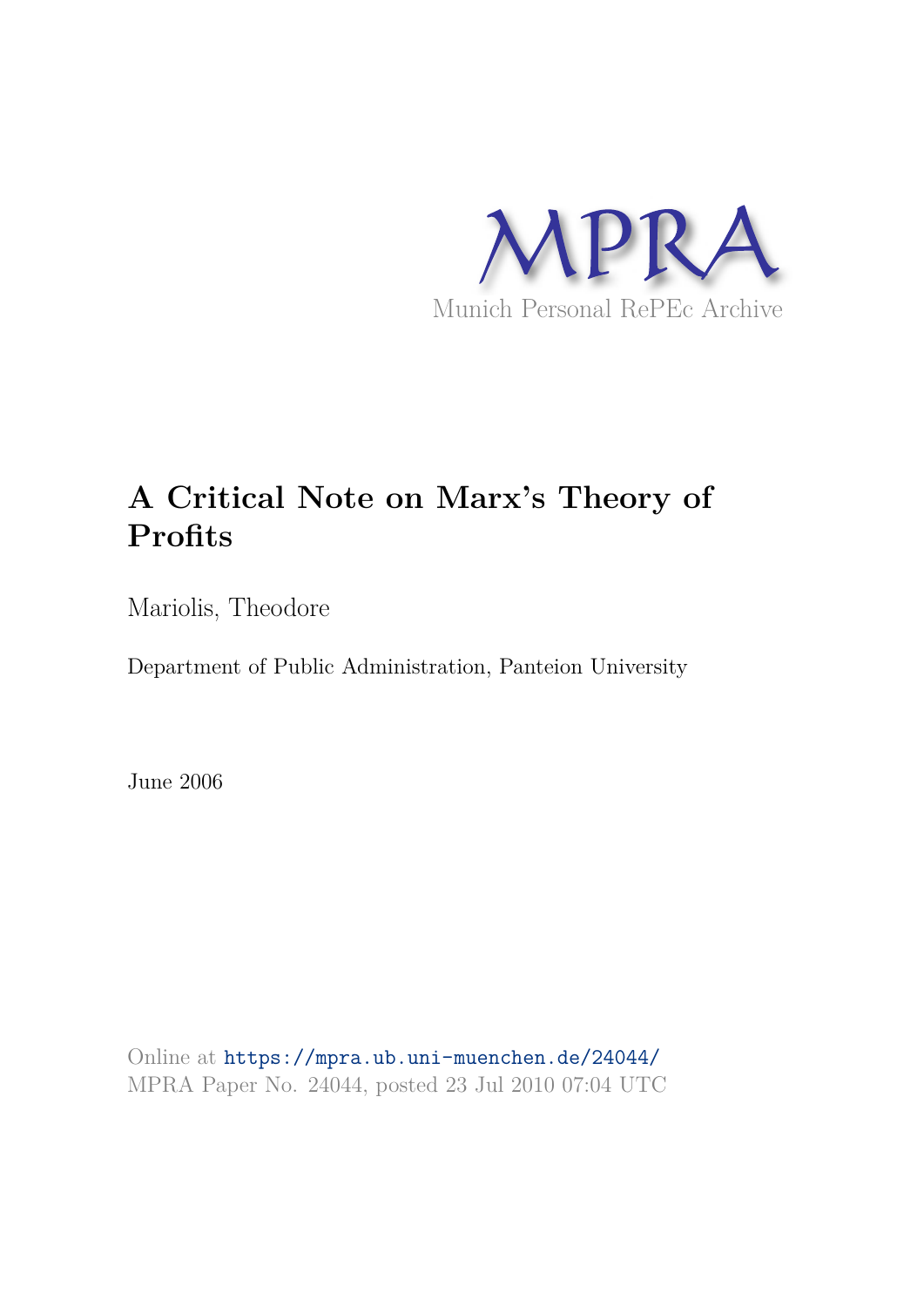# **A Critical Note on Marx's Theory of Profits**

THEODORE MARIOLIS**\*\***

#### **ABSTRACT**

This paper shows that Marx"s theory of profits is based, implicitly, on the existence of a vertically integrated sector that (i) can produce the exact amount of commodities received as wages; (ii) includes all the processes of production actually used in the economy considered; and (iii) constitutes a quasi-one-commodity system. Nevertheless, the said sector does not always exist, whilst when it exists, positive surplus labour is a necessary and sufficient condition for positive profits in this sector, pure and simple. Consequently, Marx's theory of profits cannot be sustained.

# **INTRODUCTION**

As is well known, Marx tried to show that the "exploitation of workers", as estimated by surplus labour (unpaid labour/surplus value), is the sole source of the *actual* profits.

 The purpose of this note is to make clear the conditions under which positive surplus labour is *both* necessary and sufficient for the existence of positive profits in the economy as *a whole*, i.e., to examine the robustness of the 'exploitation theory of profits'. It is shown that these conditions are very special and therefore Marx's theory of profits cannot be sustained.

 The paper is organized as follows. In the next section we consider a simple model for a multi-sector economy.<sup>1</sup> The following section allows for reducible systems, heterogeneous labour and pure joint products. The final section concludes*.* 

# **THE BASIC ARGUMENT**

 $\overline{a}$ 

Consider a world with single-product industries, only basic commodities (in the sense of Sraffa (1960), pp.7-8)), full capacity utilization, constant returns, circulating capital, and homogeneous labour. For simplicity, assume that input coefficients are fixed, all wages are consumed and the input of labour in the households equals zero.

The price side of our simple economy is described by the system

*Asian-African Journal of Economics and Econometrics*, Volume 6, No. 1, June 2006, pp. 1-11.

<sup>\*\*</sup> Department of Public Administration, Panteion University, Athens, Greece; Ε-mail: mariolis@hotmail.gr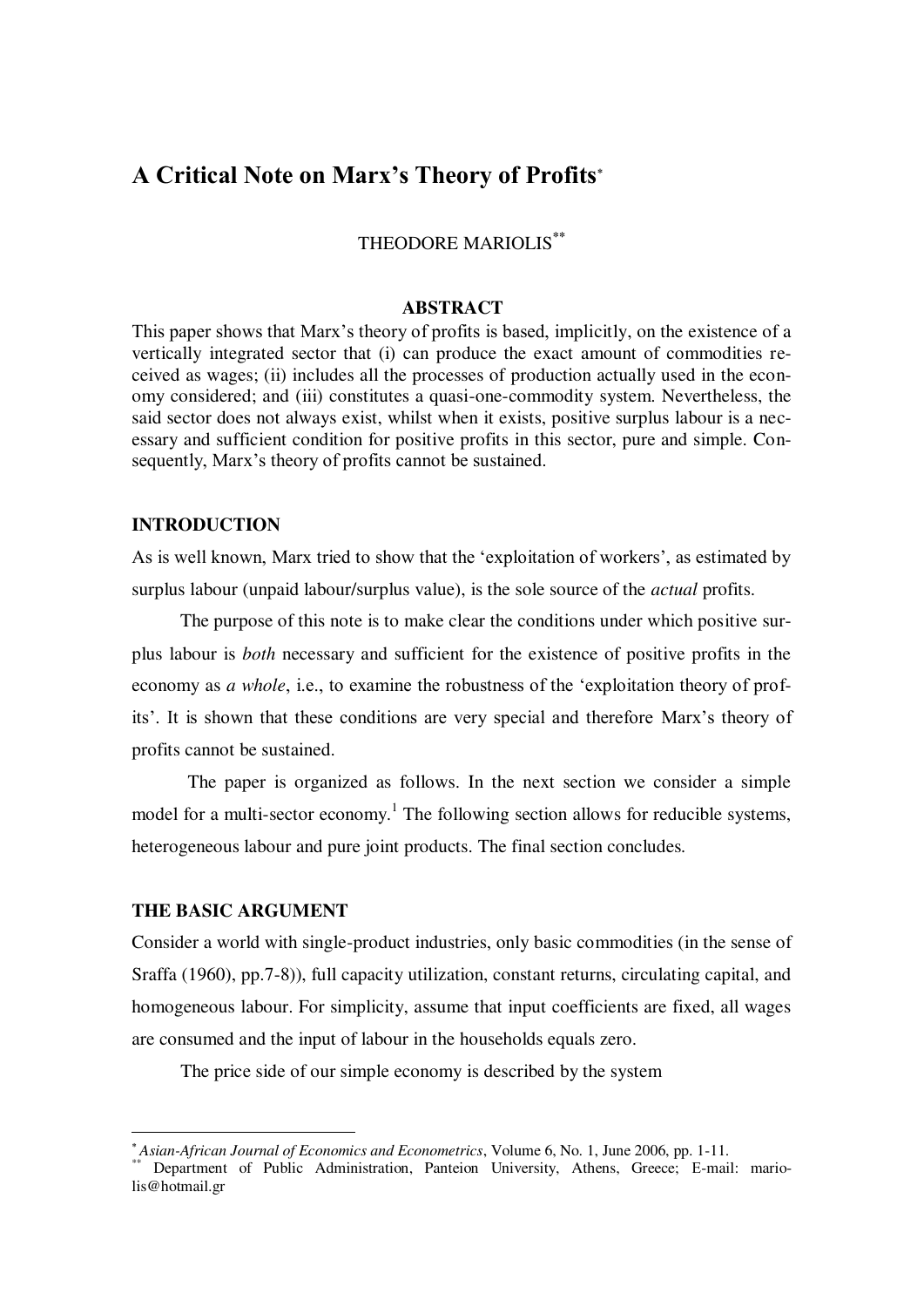$$
\pi = \pi A + w\mathbf{a} + \mathbf{k} = \pi(A + d\mathbf{a}) + \mathbf{k} = \pi B(\mathbf{I} + \mathbf{R})
$$
(1)

where  $\pi$  ( $> 0$ ) denotes a (1 *x n*) vector of market prices, A the semi-positive, irreducible and profitable matrix of material input coefficients, *w* the money wage rate, paid at the beginning of the common production period, **a** the positive vector of direct labour inputs,  $\mathbf{k}$  (=  $[k_i]$ ) the vector of profits per unit activity level,  $\mathbf{d}$  ( $\geq$  0) a given column vector representing the real wage rate,  $\mathbf{B} (= \mathbf{A} + \mathbf{d}\mathbf{a})$  the augmented matrix of inputs, **I** the (*n x*) *n*) identity matrix, and **R** the diagonal matrix of the sectoral rates of profit.<sup>2</sup>

The quantity side is described by the system

$$
\mathbf{U} = (\mathbf{I} - \mathbf{B})\mathbf{X} = \mathbf{Y} - \mathbf{d}L = \mathbf{B}\mathbf{G}\mathbf{X} + \mathbf{C}
$$
 (2)

where **U** denotes the 'surplus product',  $X = [X_i] > 0$ ) the intensity vector, Y the net output vector,  $L (= aX)$  the level of total employment, **G** the diagonal matrix of the sectoral rates of growth (BGX symbolizes the net investment vector), and  $C \ge 0$ ) the vector of consumption out of profits.

Equations (1) and (2) imply that

$$
(\mathbf{I} - \mathbf{B})\mathbf{X}^{\mathbf{j}} = \mathbf{B}\mathbf{G}\mathbf{X}^{\mathbf{j}} + \mathbf{C}^{\mathbf{j}} + \mathbf{E}^{\mathbf{j}}
$$
(3)

$$
k_j X_j = \pi \mathbf{B} \mathbf{G} \mathbf{X}^j + \pi \mathbf{C}^j + \pi \mathbf{E}^j
$$
 (4)

where  $X^j$ ,  $C^j$ ,  $E^j$  are, respectively, gross output vector, vector of consumption out of profits and net 'export' vector of the *j*th process.<sup>3</sup>

If  $\mathbf{v}$  (=  $\mathbf{a}(\mathbf{I} - \mathbf{A})^{-1}$ ) is the vector of 'labour values', i.e., the vector of the quantities of labour "crystallized" in the different commodities or, equivalently, the vector of the quantities of labour required, directly and indirectly, to produce one (net) unit of each commodity, and **x** is the so-called 'necessary intensity vector', i.e., a vector which satisfies  $\mathbf{x} = \mathbf{A}\mathbf{x} + \mathbf{d}L$ , then

$$
S = L - \mathbf{ax} = (1 - \mathbf{vd})L\tag{5}
$$

$$
S_u = L - \mathbf{v} \mathbf{d}L \tag{5a}
$$

$$
S_v = \mathbf{v} \mathbf{U} = (1 - \mathbf{v} \mathbf{d})L \tag{5b}
$$

$$
e = S/\mathbf{ax} = (1/\mathbf{vd}) - 1\tag{6}
$$

are, respectively, total 'surplus labour', 'unpaid labour', 'surplus value' and 'rate of surplus labour" (*or* "rate of exploitation"; see Fujimori (1982, pp. 4-13) for a detailed exposition). Consequently,  $S_v = S_u = S$ .

Finally, from (1) and (5) we obtain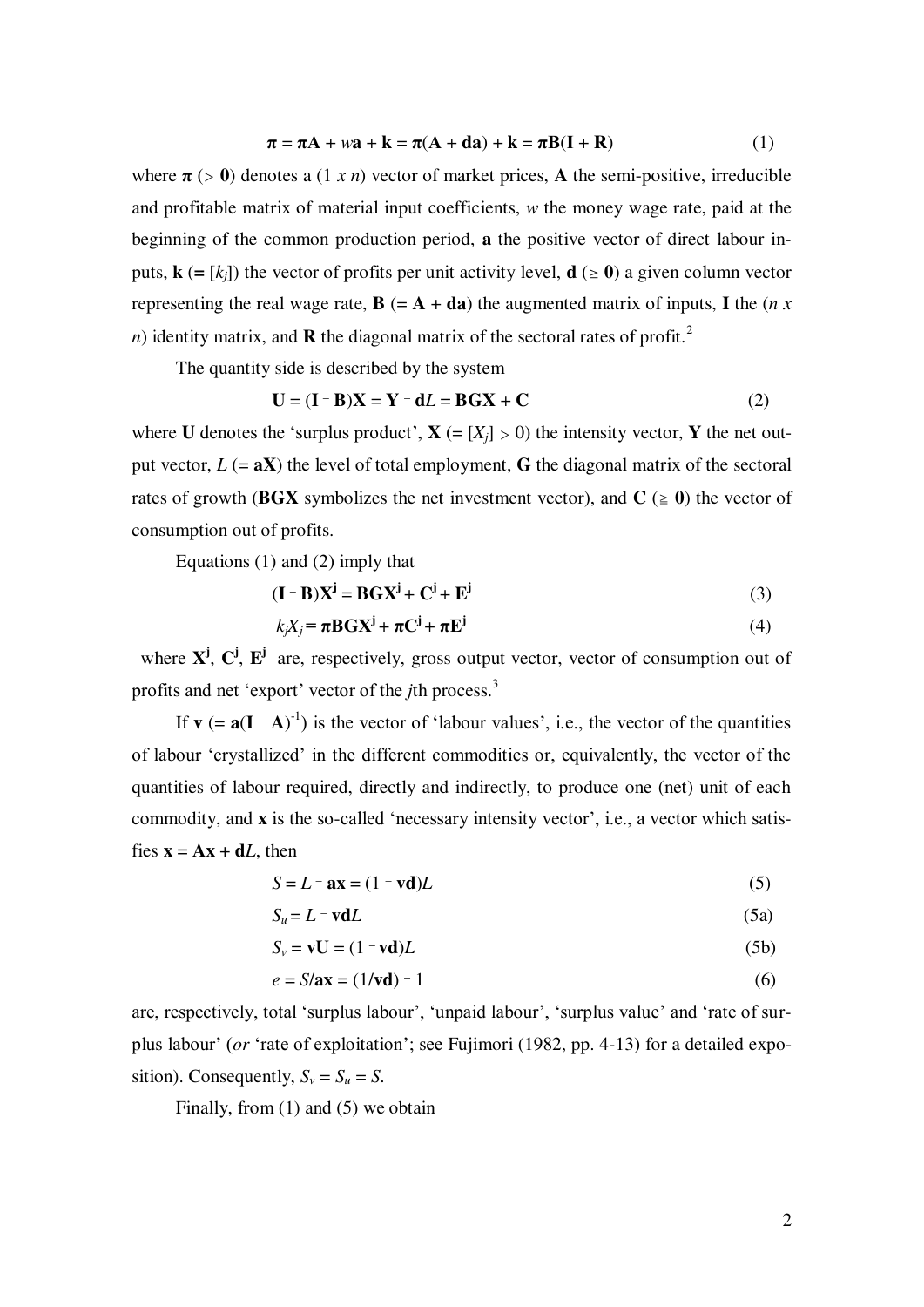$$
\mathbf{k}(\mathbf{I} - \mathbf{A})^{-1}\mathbf{d}L = \boldsymbol{\pi}\mathbf{d}S
$$
 (7)

which provides an explicit relationship between **k** and *S*.

 From the well-known Perron-Frobenius theorems (for semi-positive matrices) it is easily found that the following hold:

(i) Positive surplus labour is a necessary (but *not* a sufficient) condition for the existence of positive profit in *every* process (this is the so-called "Fundamental Marxian Theorem"; Okishio (1955, pp. 75-8, 1993, Essays 3 and 6) and Morishima and Seton (1961, pp. 207-9)), i.e.,

$$
S > (\le) 0 \Leftrightarrow {\exists (\nexists) \pi : \mathbf{k} > (\ge) 0}
$$
\n(8)

$$
S > 0 \nRightarrow \mathbf{k} > \mathbf{0}
$$
\n(8a)

When  $\pi$  is proportional to **v**, i.e.,  $\pi = \beta \mathbf{v}$ , we get

$$
\mathbf{k} = \beta \mathbf{a}(S/L) \tag{8b}
$$

Hence,  $S > 0$  is *both* necessary and sufficient for  $k > 0$  (see also Marx (1967, pp. 190-4)). As is well known, however, the proportionality of prices to values is not associated with the capitalist economy.

(ii) Positive surplus labour assures that at least one element of **k** (and of **U**) is positive. Zero surplus labour does not necessarily imply that  $k$  (U) equals zero unless  $\pi$  (**X**) is the left (right) Perron-Frobenius eigenvector of **B**.

(iii) The co-existence of positive (non-positive) surplus labour with non-positive (positive) *total* profits,  $\pi U$ , is entirely possible and it implies that at least one process is reproduced on a lower scale,<sup>4</sup> i.e.,

$$
\{S > (\leq) 0, \pi U = kX \leq (\geq) 0\} \Rightarrow (U, k, G) \geq 0 \tag{9}
$$

(iv) A non-profitable process may be reproduced on a higher scale, i.e.,

$$
\{k_j X_j \leq 0, \, \mathbf{B} \mathbf{G} \mathbf{X}^{\mathbf{j}} \geq \mathbf{0} \} \Rightarrow \boldsymbol{\pi} \mathbf{E}^{\mathbf{j}} < 0 \tag{10}
$$

 Consider now the vertically integrated sector producing the total real wages (WS hereafter; see also Sraffa (1960, Appendix A), Pasinetti (1973) and in particular Garegnani (1984, pp. 311-20)). If **Xw**, **Yw, Uw** are, respectively, intensity vector, net output vector  $(= dL)$  and surplus product of the WS, then, first,  $\mathbf{X}_w$  equals the 'necessary intensity vector', second,

$$
\mathbf{U}_{\mathbf{w}} = \mathbf{d}S = \mathbf{Y}_{\mathbf{w}}(S/L) \tag{11}
$$

i.e., the WS is a *quasi-one-commodity* economy in the sense that **U<sup>w</sup>** is proportional to **Yw**, third,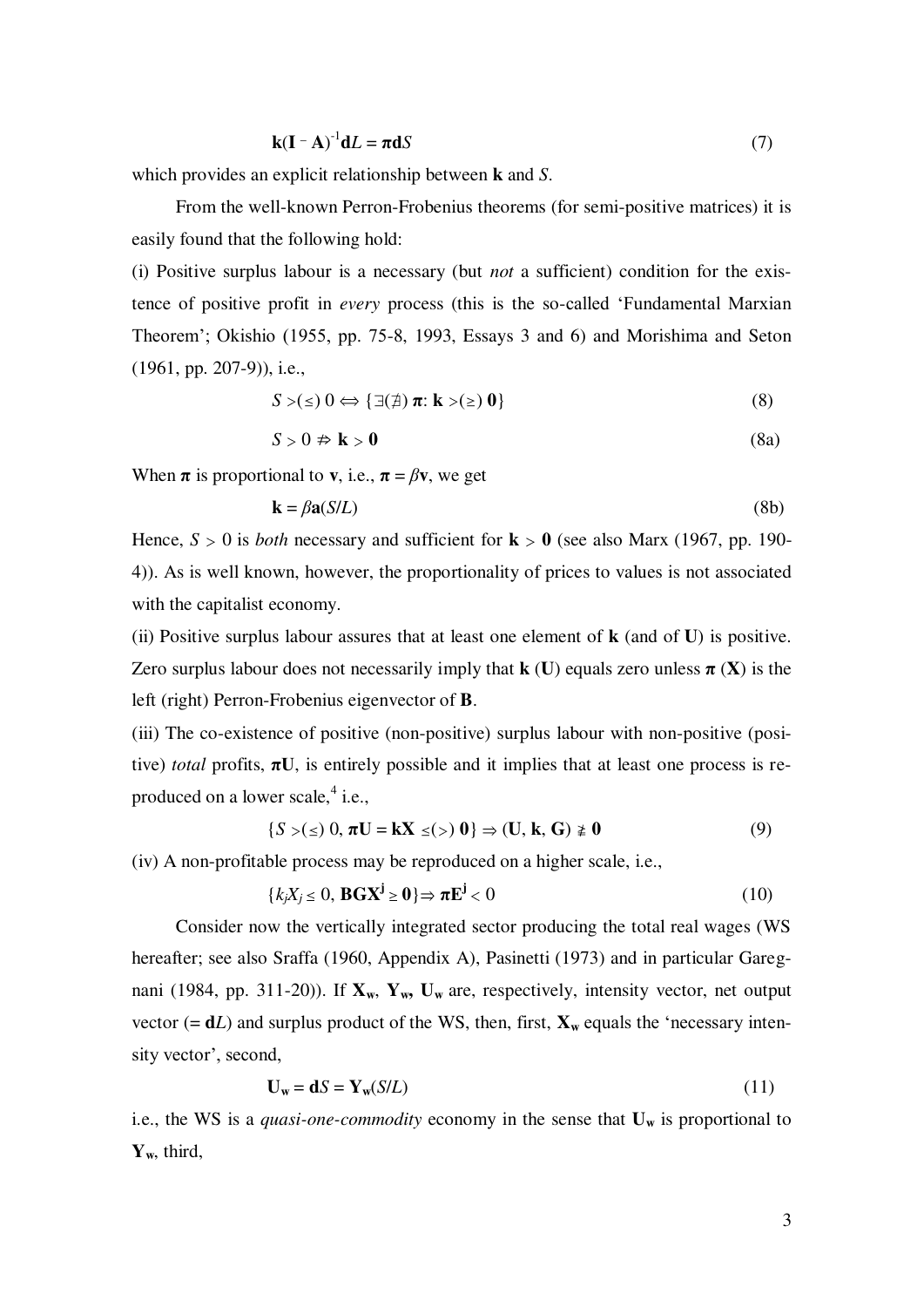$$
\pi U_w(aX_w/\pi Y_w) = vU_w \tag{11a}
$$

and, fourth,

$$
r_w = e/(c_w + 1) = e/[(\pi HY_w/wvY_w) + 1]
$$
\n(11b)

where  $r_w$ ,  $c_w$  are, respectively, average rate of profit and price 'composition of capital' in the WS, and  $\mathbf{H} = \mathbf{A}(\mathbf{I} - \mathbf{A})^{-1}$  is the vertically integrated technical coefficients matrix, the *j*th column of which shows the vector of commodities required, directly and indirectly, to produce one (net) unit of commodity  $j$ .<sup>5</sup> From (11) it follows that  $U_w$  is (semi-) positive if and only if *S* is positive. Hence positive surplus labour is necessary and sufficient for positive profits in the WS, *pure and simple* (see also (11b)).

When a *uniform* rate of profit, *r*, is postulated, system (1) becomes

$$
\mathbf{p} = \mathbf{p}\mathbf{B}(1+r) \tag{12}
$$

where **p** represents a vector of 'production prices'. Basically there are two equivalent, but rather *different*, ways to determine *r* (and **p**):

(1) Since a non-positive vector of commodity prices is economically insignificant, it follows that

$$
(1+r)^{-1} = \lambda[\mathbf{B}] \tag{13}
$$

where *λ*[**.**] is the Perron-Frobenius eigenvalue of a matrix. Equations (12) and (13) determine a unique, positive solution for  $(\mathbf{p}, r)$ , provided only that  $\lambda[\mathbf{B}] < 1$ . Consequently, the sign of profits is independent of the pattern of output, **X**, and therefore positive profits may co-exist with diminishing reproduction.

It should be emphasized that this determination, in terms of the augmented matrix of inputs, makes no reference to any labour values.<sup>6</sup>

(2) From (11b) and (12) it follows that

$$
r = r_w = \mathbf{p} \mathbf{U}_w / \mathbf{p} \mathbf{B} \mathbf{X}_w = \mathbf{p} \mathbf{d} S / \mathbf{p} (\mathbf{H} + \mathbf{d} \mathbf{v}) \mathbf{d} L \tag{14}
$$

or

$$
\mathbf{v}(\mathbf{I} - \mathbf{H}r)^{-1}\mathbf{d}(1+r) = 1\tag{14a}
$$

Equation (14a) determines a unique, positive profit rate, provided only that  $S > 0$ . Thus we may state the following proposition: *r* and **p** are *all* positive if and only if *S* is positive.<sup>7</sup>

It should be emphasized that surplus labour enters into the picture *because* the profit rate is determined in terms of the WS.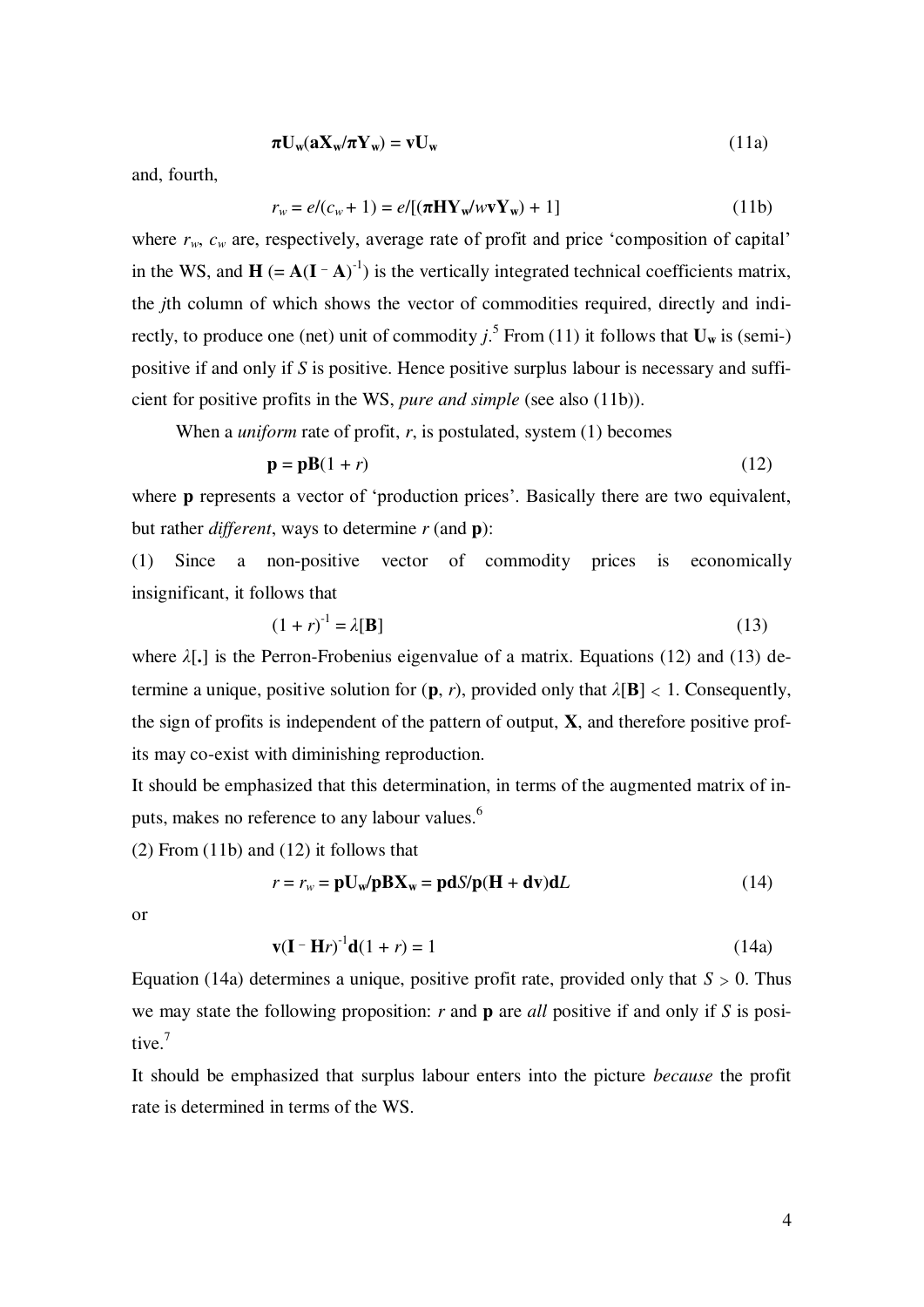The above analysis has shown that, when commodity prices deviate from the production prices, positive surplus labour (unpaid labour/surplus value) is neither necessary nor sufficient for positive total profits. Positive surplus labour is necessary and sufficient for positive profits in the WS. But this is no basis for saying that "surplus value (profit) is the sole source (is the transformed form) of profit (of surplus value)". Nevertheless, when commodity prices are given as the production prices, the sectoral rates of profit equal the profit rate in the WS. Therefore positive surplus labour *converts* to a necessary and sufficient condition for the existence of positive prices yielding a positive profit rate.

#### **SOME EXTENSIONS**

In this section we shall extend the argument to the following cases: (i) reducibility; (ii) heterogeneous labour; and (iii) pure joint production. It is shown that the conversion of positive surplus labour into a necessary and sufficient condition for the existence of a positive profit rate is *not* always possible.

# **Reducibility**

In order to simplify the analysis, consider an economy in which (i) there are  $n + 1$ commodities; (ii) system (12) is associated with the first *n* commodities; (iii) the  $n + 1$ st commodity is a self-reproducing non-basic (in the sense of Sraffa (1960, Appendix B)); and (iv) surplus labour is positive or, equivalently,  $\lambda[\mathbf{B}] < 1$ . Then the  $n + 1$ st price is determined by the equation

$$
p_{n+1} = (\mathbf{p} \mathbf{F} + p_{n+1}f)(1+r) \tag{12a}
$$

where **F** is a column vector and  $f \times 1$  is a scalar.

 It is easily shown that, with reducibility, the two ways to determine the profit rate (considered above) are not always equivalent and that the latter cannot be regarded as acceptable from an economic point of view. The profit rate must be determined by

$$
(1+r)^{-1} = \max \{\lambda[\mathbf{B}], f\} \tag{15}
$$

 Thus the system has a unique, positive solution for the profit rate and prices if and only if  $f < \lambda$ [**B**].<sup>8</sup>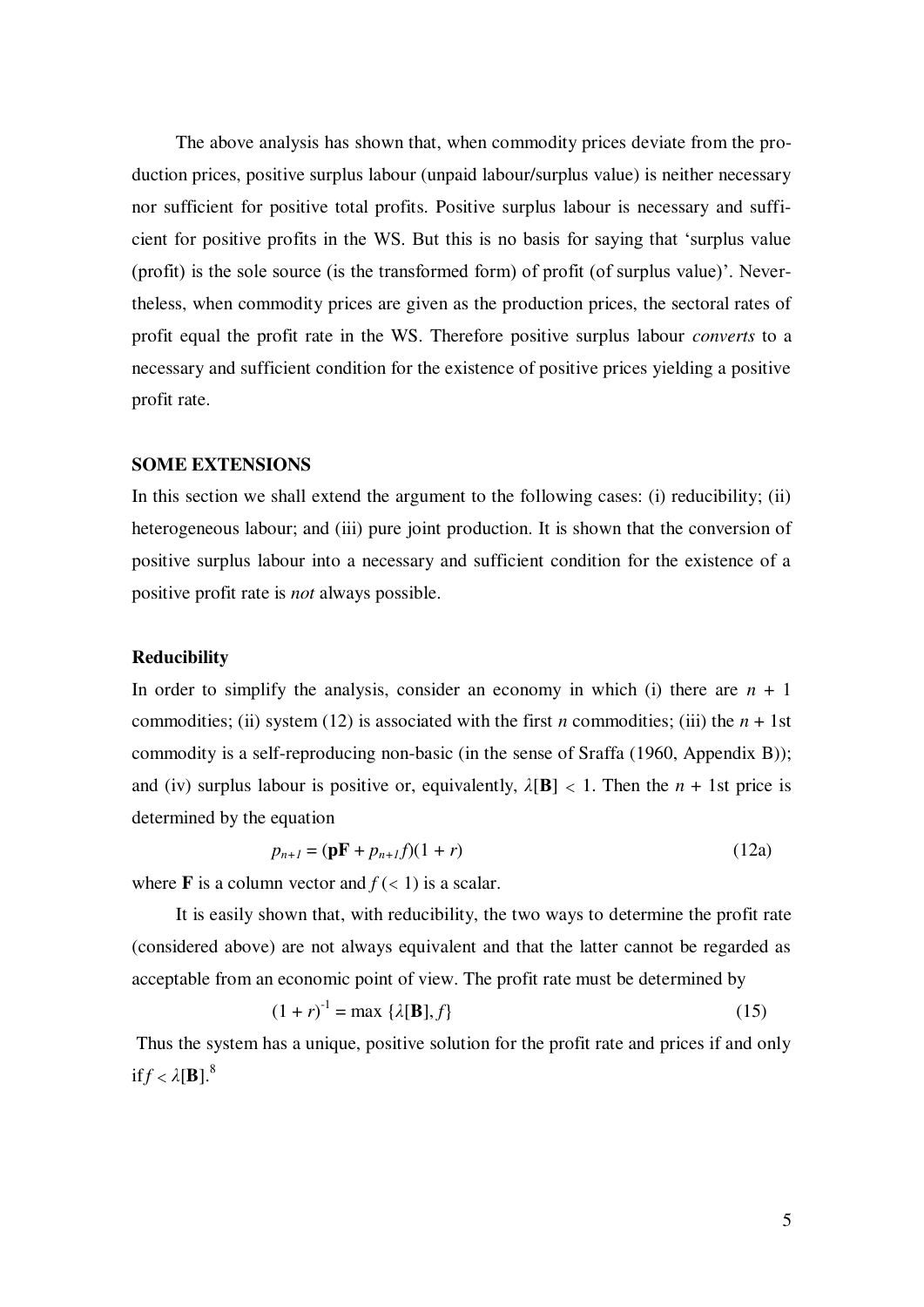We conclude that  $S > 0$  is necessary but not sufficient for  $r > 0$ . This is the consequence of the fact that, when  $f \ge \lambda[\mathbf{B}]$ , the non-basic process cannot achieve the profit rate in the WS.

 Finally, it may be noted that, with differential rates of profit, zero surplus labour is compatible with a semi-positive vector of profits (compare to (8)), i.e., with zero (positive) profit in every process of the WS (in the non-basic process). Given that there is no connection between surplus labour and the profits in those processes which play no role, direct or indirect, in the production of the wage bundle, this does not come as a surprise.

# **Heterogeneous Labour**

Assume that there are *m* types of heterogeneous labour. Let **D** be the (*n x m*) matrix of real wage rates and let **L** be the (*m x* 1) vector of employment levels. If the augmented matrix of inputs is irreducible, then we can safely write

$$
r = r_w = \mathbf{pDS/p}(\mathbf{H} + \mathbf{DV})\mathbf{DL}, \mathbf{p} > 0 \tag{16}
$$

where **V** denotes the  $(m \times n)$  matrix of labour values and **S** the  $(m \times 1)$  vector of surplus labours, whilst **DS** equals the surplus product of the WS.

 It is quite clear that the WS ceases to be a quasi-one-commodity economy. Thus  $S \ge 0$  is sufficient but not necessary for  $DS \ge 0$  and therefore  $S \ge 0$  does not convert to a necessary condition for  $r > 0$ .<sup>9</sup>

#### **Pure Joint Production**

Consider an economy, which produces *n* commodities by *n* linear processes of joint production, i.e., a "square", profitable and productive system of joint production defined by the triplet [**J**, **A**, **a**], where **J** is the (*n x n*) output matrix. Moreover, in order to be in a position to compare this system directly with irreducible single-product systems, presume that we can safely write $10$ 

$$
r = r_w = \mathbf{p} \mathbf{d} S^* / \mathbf{p} (\mathbf{H}^* + \mathbf{d} \mathbf{v}^*) \mathbf{d} L, \, \mathbf{p} > \mathbf{0} \tag{17}
$$

where  $\mathbf{H}^*$  (=  $\mathbf{A}(\mathbf{J} - \mathbf{A})^{-1}$ ) denotes the vertically integrated technical coefficients matrix,  $\mathbf{v}^*$  $(= a(J - A)^{-1})$  the vector of *additive* values and S<sup>\*</sup> the total surplus labour (unpaid labour/surplus value) calculated in terms of the additive values, whilst **d***S \** equals the surplus product of the  $\text{WS}$ .<sup>11</sup>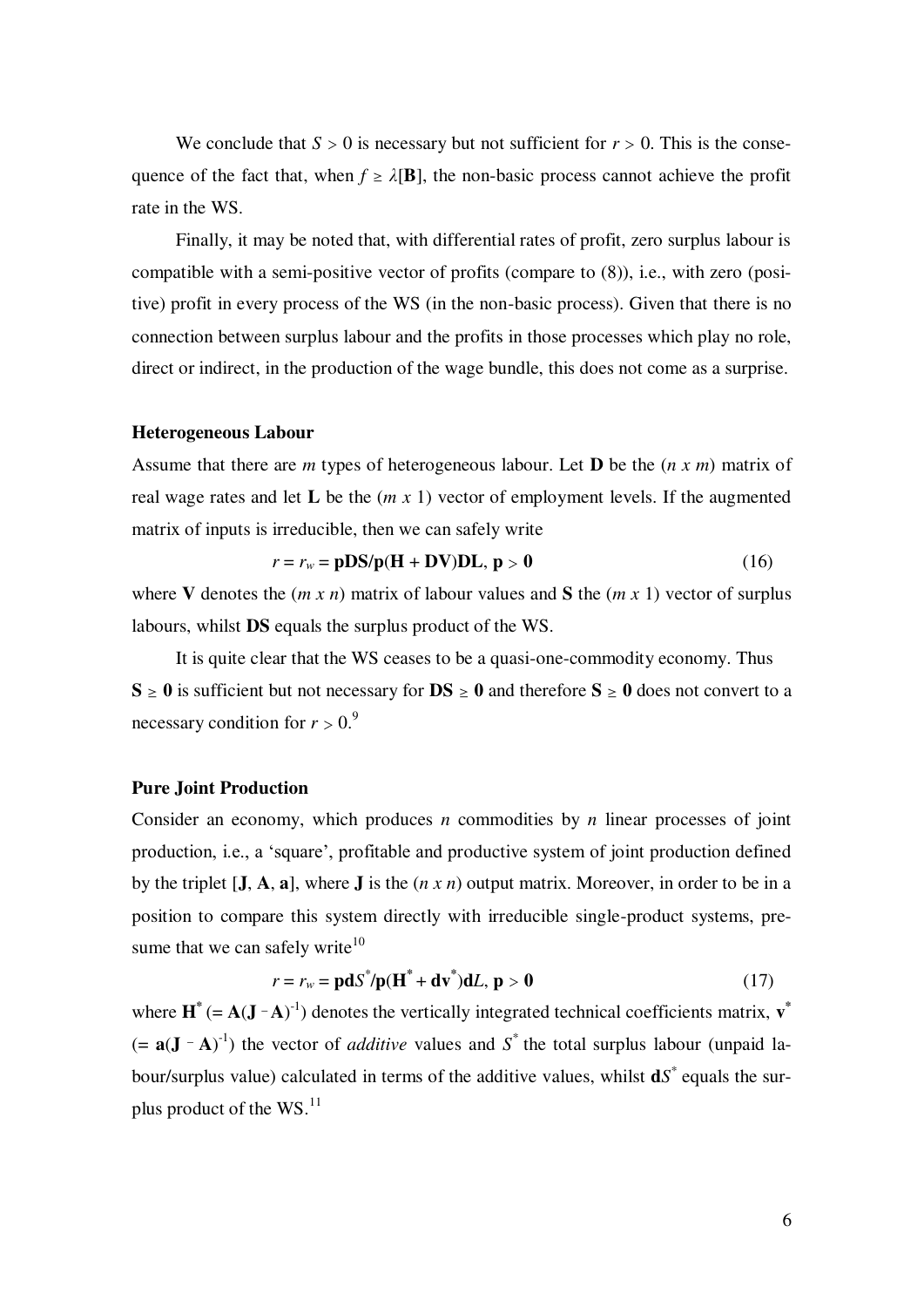Undoubtedly, positive surplus labour is necessary and sufficient for the (semi-) positiveness of **d***S \** . However, it is neither necessary nor sufficient for the positiveness of the denominator in (17) and thus  $S^* > ()$  0 is compatible with negative (positive) profits. *By contrast*, when the WS can produce the exact amount of commodities received as wages, i.e., when  $X_w \ge 0$ , positive surplus labour converts to a necessary and sufficient condition for  $r > 0$ , whether or not  $\mathbf{v}^*$  contains non-positive elements.<sup>12</sup>

 *Ceteris paribus*, now consider a "rectangular" system in which *m* processes operate.<sup>13</sup> The intensity vector of the WS can be defined by

$$
(\mathbf{J} - \mathbf{A})\mathbf{X}_{\mathbf{w}} = \mathbf{d}L\tag{18}
$$

where  $\mathbf{X}_{\mathbf{w}}$  is now an  $(m \times 1)$  vector. When (18) is consistent, the general solution is

$$
\mathbf{X}_{\mathbf{w}} = (\mathbf{K}^{\cdot})\mathbf{d}L + [\mathbf{I}_{\mathbf{m}}^{-}(\mathbf{K}^{\cdot})\mathbf{K}]\mathbf{y}
$$
(19)

where  $\mathbf{K} = \mathbf{J} - \mathbf{A}$ ,  $\mathbf{K}$  is a '(1)-inverse' of  $\mathbf{K}$  (i.e.,  $\mathbf{K}(\mathbf{K})\mathbf{K} = \mathbf{K}$ ),  $\mathbf{I}_m$  is the  $(m \times m)$  identity matrix and **y** is an *arbitrary* (*m x* 1) vector (see, e.g., Barnett (1990, pp. 260-73)). In that case the WS continues to be a quasi-one-commodity system, i.e.,

$$
\mathbf{U}_{\mathbf{w}} = \mathbf{d}(L - \mathbf{a}\mathbf{X}_{\mathbf{w}}) = \mathbf{d}S
$$
 (20)

Consequently, when there is a semi-positive solution for  $X_w$ , positive *surplus labour* is a necessary and sufficient condition for  $U_w \ge 0$  and hence for  $r (= r_w) > 0$ . However, when there is a non-positive solution for  $\mathbf{X}_{w}$ , profit and surplus labour can be of opposite sign. Finally, when (18) is inconsistent, we can write

$$
\mathbf{h}L = \mathbf{K} \mathbf{X}_{\mathbf{w}} - \mathbf{d}L \tag{21}
$$

where **h** denotes the *residual*. In that case the WS ceases to be a quasi-one-commodity economy, i.e.,

$$
U_w = dS + hL
$$
 (22)

and therefore  $r$  and  $S$  can be of opposite sign.<sup>14</sup>

 Until now we have considered the relationship(s) between profits and surplus labour. Nothing has been said about the determination of the labour values. One possible way forward would be to stipulate that they are given by (Fujimori (1982, p. 48))

$$
vK = a \tag{23}
$$

which constitutes a "dual" system of (18). When (23) is consistent, **v** represents a vector of additive values. In that case, first, surplus value, *Sv*, equals unpaid labour, *Su*, and second, (21) implies that surplus value is given by

$$
S_v (= S_u) = L - \mathbf{a}(\mathbf{K})\mathbf{d}L = S + \mathbf{v}\mathbf{h}L
$$
 (24)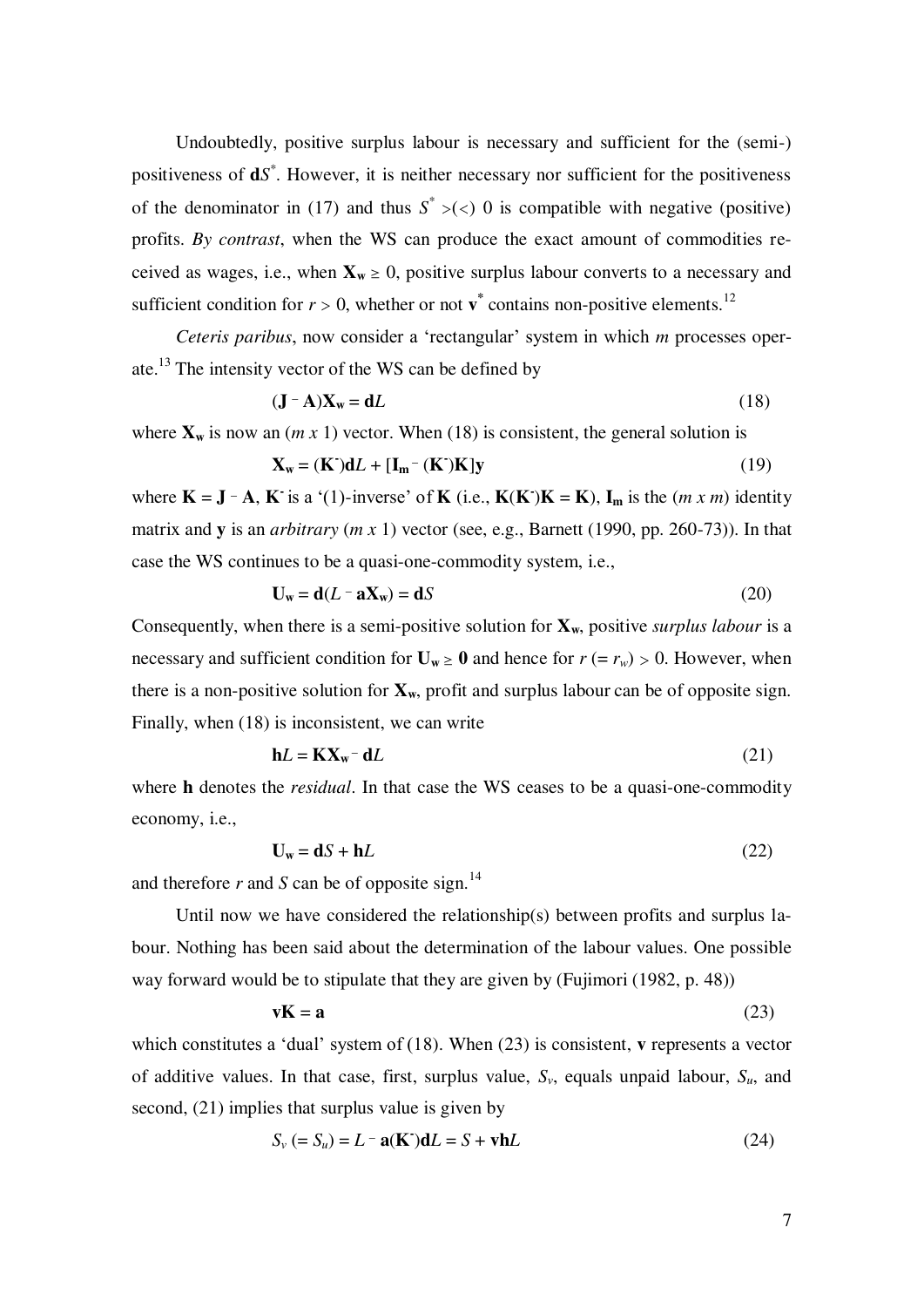from which we note that, when (18) is consistent (i.e.,  $\mathbf{h} = \mathbf{0}$ ),  $S_u$  necessarily equals *S*. Thus it becomes clear that the traditional relationship between profits and "exploitation" cannot be established unless the following special conditions hold: (i) the net output of the WS contains only the total real wages; and (ii) the value system is consistent. The fact that the former condition is necessary and sufficient (is necessary) for the validity of the said relationship in terms of surplus labour (in terms of unpaid labour/surplus value) indicates that Marx"s theory of profits is based, *implicitly*, on the concept of the WS.

 As is well known, Morishima (1974) has proposed an alternative approach in which negative value magnitudes are impossible, *by definition* (see also Morishima and Catephores (1978, ch. 2) and Fujimori (1982, ch. 4)). Within the framework of Morishima"s approach, and in terms of our above notation and assumptions, the "necessary intensity vector' is defined as an optimal solution to the following linear programming problem:

$$
\text{Min } \{ \mathbf{ax} | \mathbf{Jx} \ge \mathbf{Ax} + \mathbf{d}L, \mathbf{x} \ge \mathbf{0} \} \tag{25}
$$

Denoting the solution to this problem by  $x^0$ , the necessary labour is (re-) defined by  $ax^0$ and the surplus labour by  $S^{\circ} = L - ax^{\circ}$ . Thus we get

$$
(\mathbf{J} - \mathbf{B})\mathbf{x}^{\mathbf{0}} \ge \mathbf{d}S^{\mathbf{0}} \tag{26}
$$

Pre-multiplying (26) by a (semi-) positive vector of market prices gives

$$
kx^{\circ} = \pi BRx^{\circ} \geq \pi dS^{\circ}
$$
 (27)

where **k** is now the (1 *x m*) vector of profits per unit activity level, and **R** is now the (*m*  x m) diagonal matrix of the rates of profit. Thus we may state that  $S^{\circ} > 0$  is sufficient for  $kx^{\circ} > 0$ , provided that  $\pi d > 0$ . However, this statement is no more than a logical truth: (25) *defines* a WS (which we may call "the Morishima WS") producing a net output, which is greater than or equal to the total real wages, and therefore  $S^{\circ} > 0$  is sufficient (but not necessary) for the semi-positiveness of the surplus product,  $(\mathbf{J} - \mathbf{B})\mathbf{x}^{\mathbf{0}}$ , of this WS.

 Furthermore, the vector of labour values is defined as an optimal solution to the 'dual' problem of  $(25)$ , i.e.,

$$
\text{Max } \{ \mathbf{v} \mathbf{d} \mathbf{L} \mid \mathbf{v} \mathbf{J} \le \mathbf{v} \mathbf{A} + \mathbf{a}, \mathbf{v} \ge \mathbf{0} \}
$$
 (28)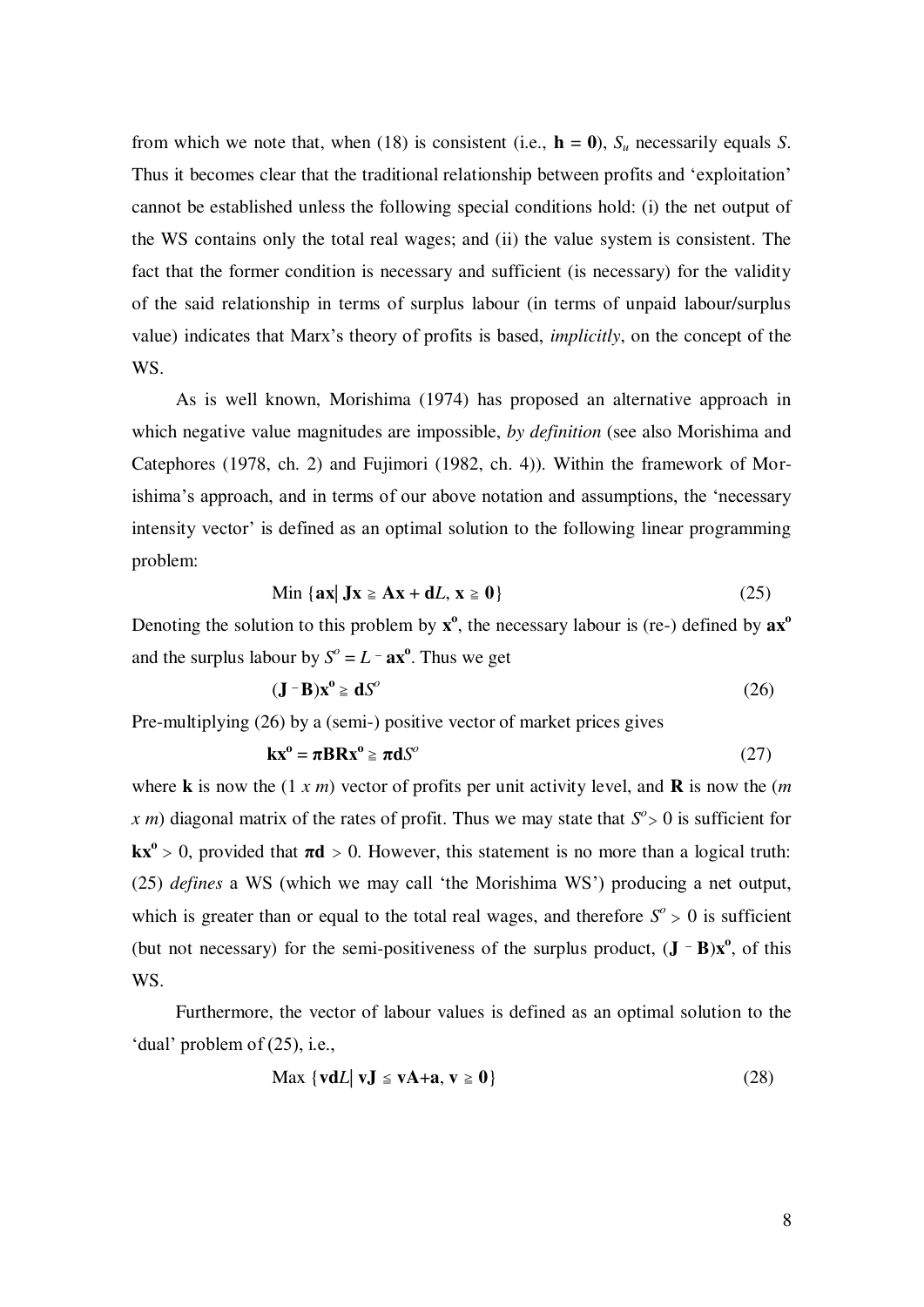The duality theorem of linear programming guarantees that  $\mathbf{v}^{\circ}dL = \mathbf{a}\mathbf{x}^{\circ}$ , where  $\mathbf{v}^{\circ}$  is the solution to (28), and hence unpaid labour ( $\dot{a}$  la Morishima) equals  $S^{\circ}$ .<sup>15</sup> From (25), (28) and the quantity system of our economy, it follows that

$$
\mathbf{v}^0 \mathbf{U} = \mathbf{v}^0 (\mathbf{B} \mathbf{G} \mathbf{X} + \mathbf{C}) \leq \mathbf{S}^o \tag{29}
$$

where  $\mathbf{v}^0 \mathbf{U}$  represents the surplus value (*à la* Morishima) and **G** is now the (*m x m*) diagonal matrix of the rates of growth.<sup>16</sup> Thus we may state that  $S<sup>o</sup>$  is positive if the surplus product (or the net investment vector to be precise) is positive. However, this statement is no more than a logical truth in the sense that  $(28)$  *defines* a price vector,  $\mathbf{v}^0$ , which implies that the vector of profits per unit activity level is less than or equal to  $\mathbf{a}(S^{\circ}/L)$  (compare to (8b)).

 Finally, when a uniform rate of profit and a uniform rate of growth, *g*, are postulated,  $(27)$  and  $(29)$  imply

$$
g\mathbf{v}^{\mathbf{0}}\mathbf{B}\mathbf{X} + \mathbf{v}^{\mathbf{0}}\mathbf{C} \leq S^{\circ} \leq r(\mathbf{p}\mathbf{B}\mathbf{x}^{\mathbf{0}}/\mathbf{p}\mathbf{d})
$$
 (30)

So we can conclude that  $S^{\circ} > 0$  is not necessary for  $r > 0$  unless at least one of the following two special conditions holds:<sup>17</sup> (i)  $\mathbf{Kx}^{\circ} = \mathbf{d}L$ . In that case (26) holds with equality or, equivalently, (18) has a semi-positive solution. In other words, the Morishima WS coincides with the 'actual' WS and thus  $r > 0$  if and only if  $S^{\circ}$  (= S) > 0; or<sup>18</sup> (ii)  $g =$ *γr*, where  $0 < y \le 1$ , i.e., a fraction of profits is saved. In that case  $S^{\circ} > 0$  implies  $r > 0$ , by definition;  $r > 0$  implies  $g > 0$ , by assumption; and  $g > 0$  implies  $S^{\circ} > 0$ , by definition. Thus  $S^{\circ} > 0$ ,  $r > 0$  and  $g > 0$  are all equivalent (this is the so-called 'Strong General Fundamental Marxian theorem"; Morishima (1980, 1989, pp. 88-92)).

Consequently, like Marx's, Morishima's approach is unable to identify the (newly defined) "exploitation of workers" as the sole source of the *actual* profits.

# **CONCLUDING REMARKS**

It has been shown that positive surplus labour, as defined by Marx, is both necessary and sufficient for the existence of positive profits if and only if, *first*, the economy is irreducible, *second*, there is a vertically integrated sector that (i) can produce the exact amount of commodities received as wages; and (ii) constitutes a quasi-one-commodity system, and *third*, commodity prices assure a uniform rate of profit in all sectors of the economy. Given that these conditions are very special, it follows that Marx's theory of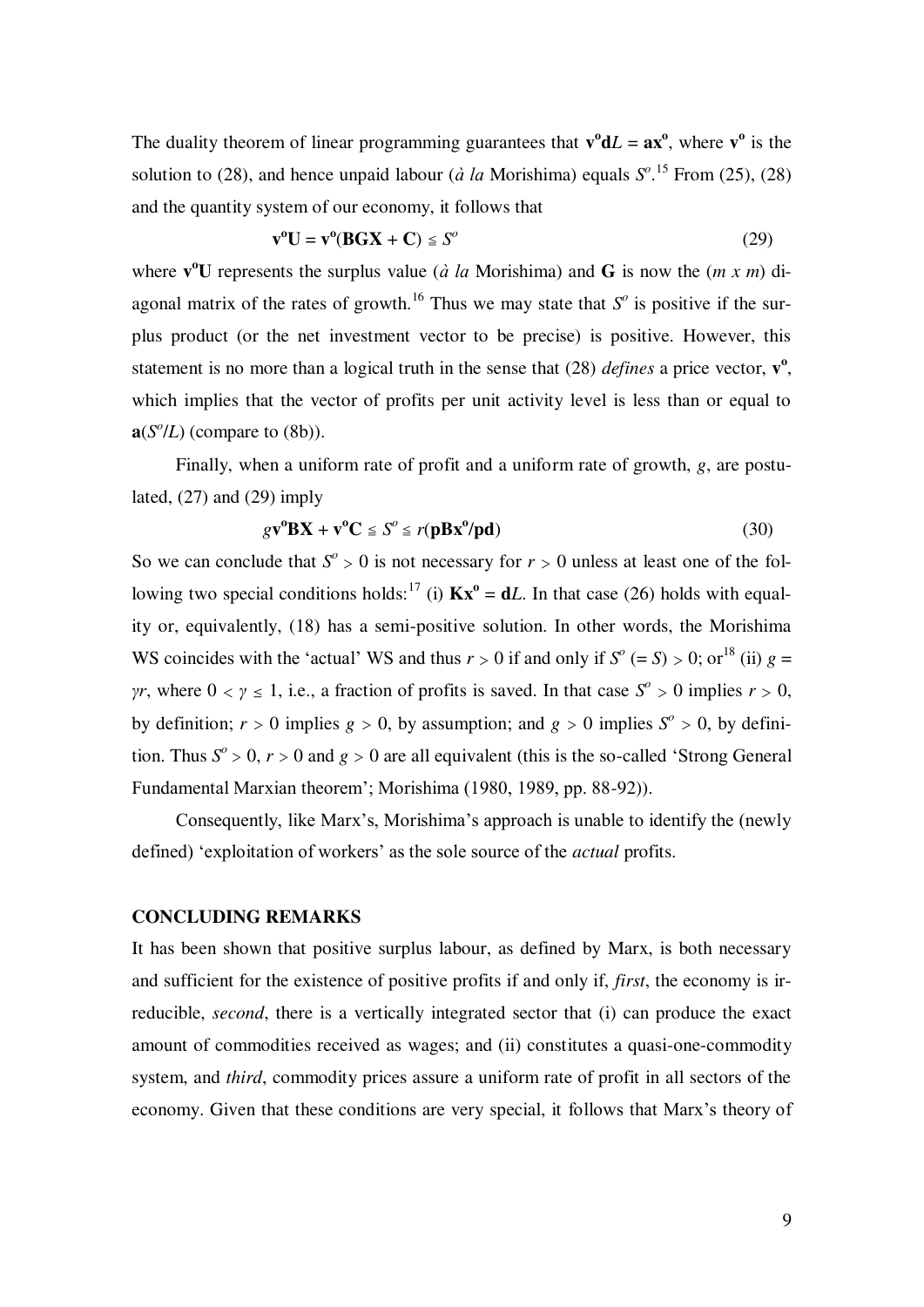profits cannot be sustained. It has also been shown that Morishima"s approach does not constitute an 'exploitation theory of profits' (in the sense of Marx).

Consequently, it must be said either that the 'exploitation of workers' is not the sole source of the actual profits or that surplus labour (unpaid labour/surplus value) provides no adequate measure of the 'exploitation of workers' in capitalist economies.

#### *Notes*

1. This section is partially borrowed from Mariolis (1998, 2000).

- 2. Matrices (and vectors) are denoted by boldface letters. If all elements of a matrix (or vector) **A** are greater than those of **B**, we write  $A > B$ ; if they are greater or equal, we write  $A \ge B$ ; we write  $A \geq B$ , if  $A \geq B$  and  $A \neq B$ .
- 3. When  $\pi E^j$  is positive (negative), the *j*th process is a lender (borrower).
- 4. *Ceteris paribus*, it cannot be excluded that an economy with excess capacity may reproduce itself on a higher scale. Changes in the elements of **B** may lead to the same result.
- 5. It goes without saying that (11a) expresses the validity of a modified (with respect to the net output) "Marxian double equality".
- 6. It goes without saying that (13) "is both the most explicit form of determination of *r* and the best form for generalizing to more complex cases' (Steedman (1991, p. 208)).
- 7. Steedman (1977, p. 58) stresses: "The very fact that [this proposition] "runs both way" (*r* is positive *if and only if S* is positive) means at once that it does not constitute a theory of why *r* is positive. Any theory of *why profits are positive* will at the same time, be a theory of why surplus value is positive.' See also Steedman (1991, pp. 207-9).
- 8. When  $f \ge \lambda[\mathbf{B}]$ , we obtain  $\mathbf{p} = \mathbf{0}$  and  $p_{n+1} > 0$ . This means that a uniform rate of profit is impossible.
- 9. The reader may consider the 2 *x* 2 numerical examples provided by Morishima (1978), where **U** and **S** contain one negative element, whilst **DS** equals zero (*ibid.*, p. 306) or it is positive (*ibid.*, p. 307), and by Krause (1981, p. 65), where **U**, **S** and **DS** contain one negative element, whilst *r* is positive.
- 10. This set of presumptions (squareness, positiveness of commodity prices, non-singularity of  $({\bf J} - {\bf A})$ , and  $r = r_w$ ) is not innocent. See Kurz and Salvadori (1995, ch. 8) and Bidard (1997) for the particular features of joint production systems.
- 11. In other words, labour values are defined as the labour-commanded prices corresponding to zero profits. It is quite clear that  $\mathbf{v}^*$  and/or  $\mathbf{H}^*$  can contain one or more negative elements. However, this does not mean that the labour requirement, or the requirement for some capital stock, is negative for a commodity; it means only that the net output of the system cannot contain only that commodity (see Sraffa (1960, ch. 9) and Steedman (1975, pp. 118-20, 1977, pp. 165-9)). For Morishima"s (1974) alternative definition of values, see below.
- 12. It is easily checked that the notorious 2 *x* 2 numerical examples provided by Steedman (1975) imply a negative denominator in (17) and  $S^* < 0$ ,  $r > 0$  (*ibid.*, p. 115) or  $S^* > 0$ ,  $r < 0$ (*ibid.*, p.117, n. 4; note that wages are paid *ex post* and thus the said denominator equals  $\mathbf{p} \mathbf{H}^* \mathbf{d} L$ ). The former case also appears in the attractive 3 *x* 3 numerical example provided by Hosoda (1993, pp. 37-9). Finally, it must be remarked that in Steedman"s examples there is a case in which the said denominator equals zero,  $S^* = 0$ ,  $p > 0$  and  $r > 0$  (*ibid.*, pp.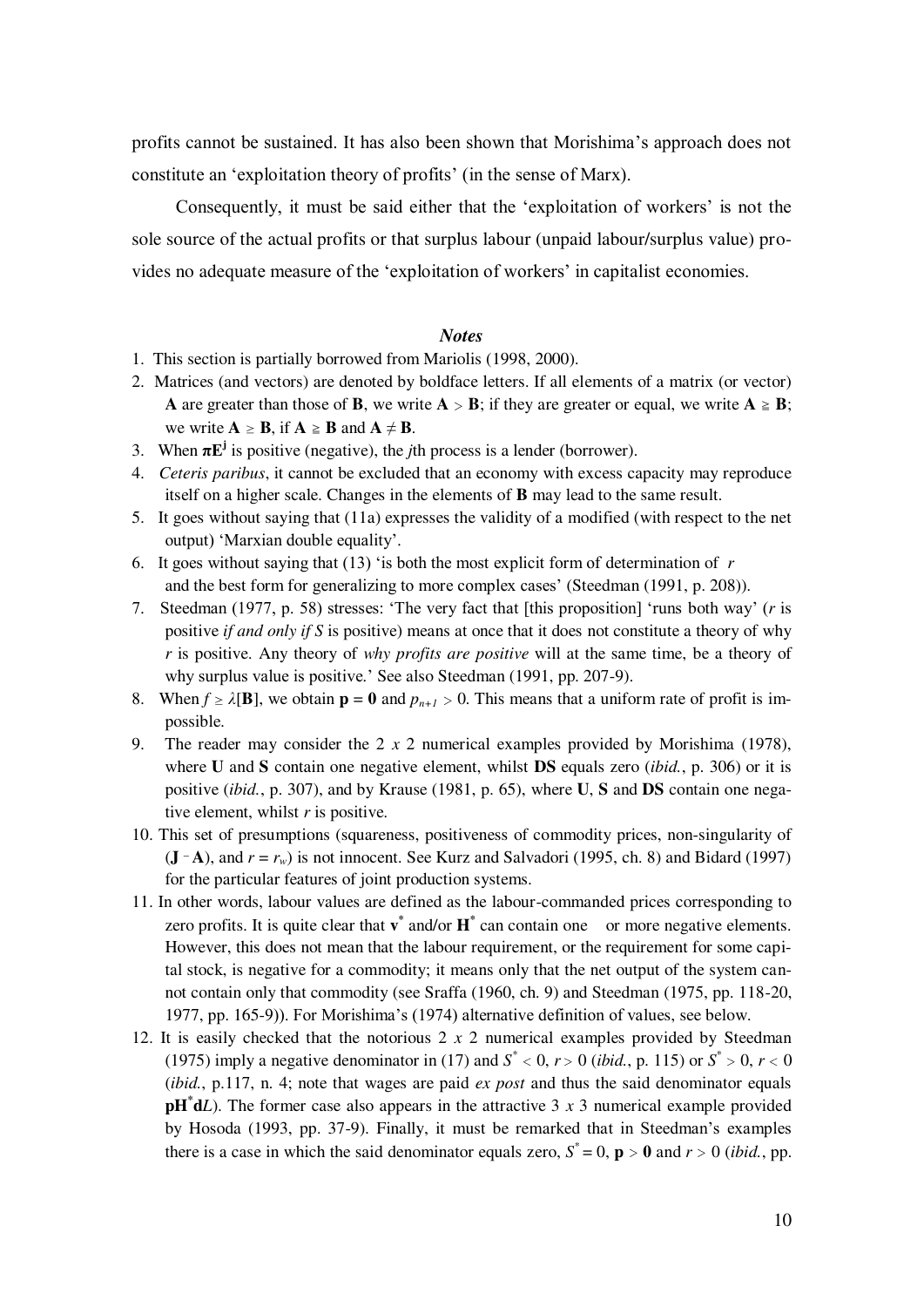117-8). Consequently,  $r_w$  is an indeterminate, in terms of the production prices, and thus (17) does not hold.

13. See Fujimori (1982, ch. 3) for a detailed algebraic analysis.

- 14. It may be noted that there is a difference between the case in which (18) has a non-positive solution and the case in which (18) is inconsistent. In the latter case  $S = 0$  can be compatible with  $r (= r_w) \neq 0$ .
- 15. It is well known that Marx"s labour values satisfy *additivity* and *actuality*. Morishima"s values are neither additive nor actual ( $v^{\circ}$  is not necessarily related to the processes actually used in the economy considered). See Steedman (1976, 1977, ch. 13) for a thorough discussion.
- 16. According to Morishima and Catephores (1978, pp. 38-45), the ratio  $S^o/\mathbf{ax}^o$  (i.e., the redefined rate of surplus labour), which is equal to the re-defined rate of unpaid labour, (*L \_*  **v**<sup>o</sup>**d***L*)/**v**<sup>o</sup>**d***L*, is a complete measure of 'exploitation', whilst the ratio **v**<sup>o</sup>**U**/**v**<sup>o</sup>**d***L* (i.e., the redefined rate of surplus value), which is not uniquely determined, is an imperfect one. Petri (1987, p. 68) notes: 'The rate of exploitation is then re-defined as  $S^0/\mathbf{v}^0 \mathbf{d}L$  [using our notation]: a notion, it would seem, only interesting for purposes of comparison of reality with possible utopias ("how much less workers could afford to work if the social goal were the minimization of their working time, given their consumption').'
- 17. It should be noted that there is no inconsistency between this result and the so-called "Generalized Fundamental Marxian Theorem" (Morishima (1974)), since the latter states that the *warranted* rate of profit (which cannot exceed *r*) and the *capacity* rate of growth (which is at least as high as  $g$ ) are both positive if and only if  $S^{\circ} > 0$ .
- 18. It is easily checked that the numerical examples provided by Roemer (1980, pp. 520-1) and Petri (1980), with  $m = 1$  and  $n = 2$ , imply that (18) is inconsistent,  $U = hL \ge 0$ ,  $g = 0$ ,  $S^{\circ} = 0$ and  $r > 0$ .

#### *References*

Barnett, S. (1990), *Matrices*. *Methods and Applications*, Oxford, Clarendon Press.

- Bidard, C. (1997), "Pure Joint Production", *Cambridge Journal of Economics*, Vol. 21, No: 5, pp. 685-701.
- Fujimori, Y. (1982), *Modern Analysis of Value Theory*, Berlin, Springer-Verlag.
- Garegnani, P. (1984), "Value and Distribution in the Classical Economists and Marx", *Oxford Economic Papers*, Vol. 36, No: 2, pp. 291-325.
- Hosoda, E. (1993), "Negative Surplus Value and Inferior Processes", *Metroeconomica*, Vol. 44, No: 1, pp. 29-42.
- Krause, U. (1981), "Marxian Inequalities in a von Neumann Setting", *Journal of Economics*, Vol. 41, No: 1-2, pp. 59-67.
- Kurz, H.D. and Salvadori, N. (1995), *Theory of Production. A Long-Period Analysis*, Cambridge, Cambridge University Press.
- Mariolis, T. (1998), Positive (Non-Positive) Surplus Value with Non-Positive (Positive) Profits in Single-Product Systems with Homogeneous Labour, Mimeo, Panteion University.
- Mariolis, T. (2000), "Positive (Non-Positive) Surplus Value with Non-Positive (Positive) Profits" (in Greek), *Political Economy. Review of Political Economy and Social Sciences*, Issue 7, Autumn, pp. 81-126.
- Marx, K. (1967), *Capital*, Vol. 1, Moscow, Progress Publishers.